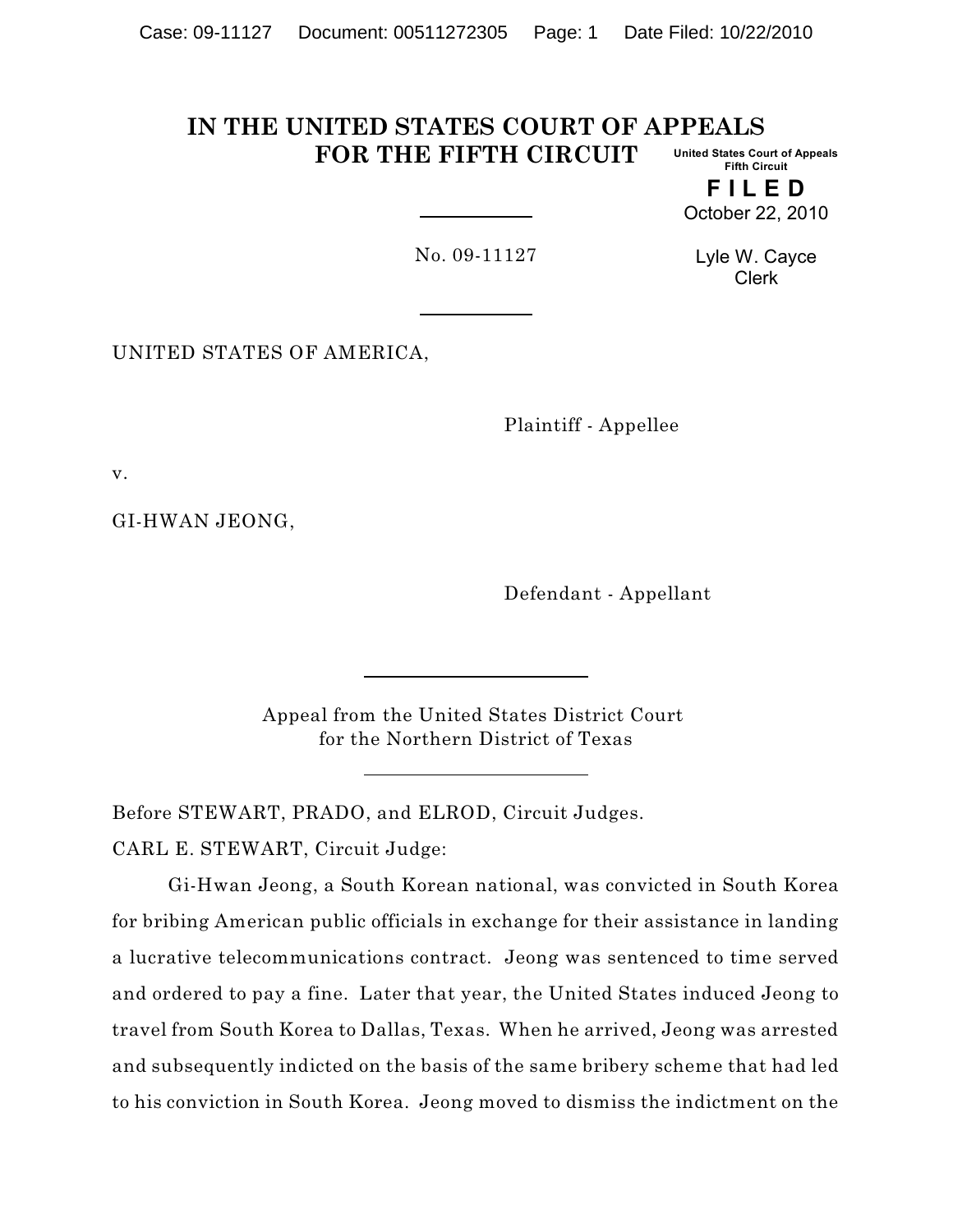ground that the United States lacked jurisdiction to prosecute him for these offenses. The district court denied the motion. Jeong pleaded guilty, but reserved the right to appeal the denial of his motion to dismiss the indictment. We AFFIRM.

**I.**

In 2001, the Army and Air Force Exchange Service (AAFES) solicited competitive bids for a telecommunications contract in South Korea (officially known as the Republic of Korea). $^{\rm 1}$  Under the proposed contract terms, <code>AAFES</code> agreed to pay \$206 million over ten years, in exchange for the provision of internet and related telecommunication services at United States military installations in South Korea. Jeong sought to land the contract for his company, Samsung Rental Company, Limited (SSRT). By bribing American public officials, Jeong successfully landed the contract and maintained it for several years, despite allegations of poor performance. The recipients of Jeong's bribes were two AAFES employees: Clifton Choy and Henry Lee Holloway. Choy was the AAFES Services Program Manager of the Pacific Region, and he was responsible for operations in several countries including South Korea. Holloway was an AAFES general store manager who directed operations at several military bases in South Korea.

The bribery scheme between Jeong, Choy, and Holloway began in October 2001, and continued through 2006. To ensure that he submitted the winning bid for the AAFES contract, Jeong agreed to pay Choy \$20,000 in exchange for

<sup>&</sup>lt;sup>1</sup> AAFES is a joint military command of the Department of Defense that provides goods and services to United States military personnel and their families around the world. It is a "non-appropriated fund instrumentality": it does not receive funds by congressional appropriation. *Army and Air Force Exch. Serv. v. Sheehan*, 456 U.S. 728, 729 n.1 (1982). Like other military post exchanges, AAFES "is intended to provide convenient and reliable sources where soldiers can obtain their ordinary needs at the lowest possible prices." *Id.* (internal quotation marks omitted) (citing *Standard Oil Co. v. Johnson*, 316 U.S. 481, 484–85 (1942)).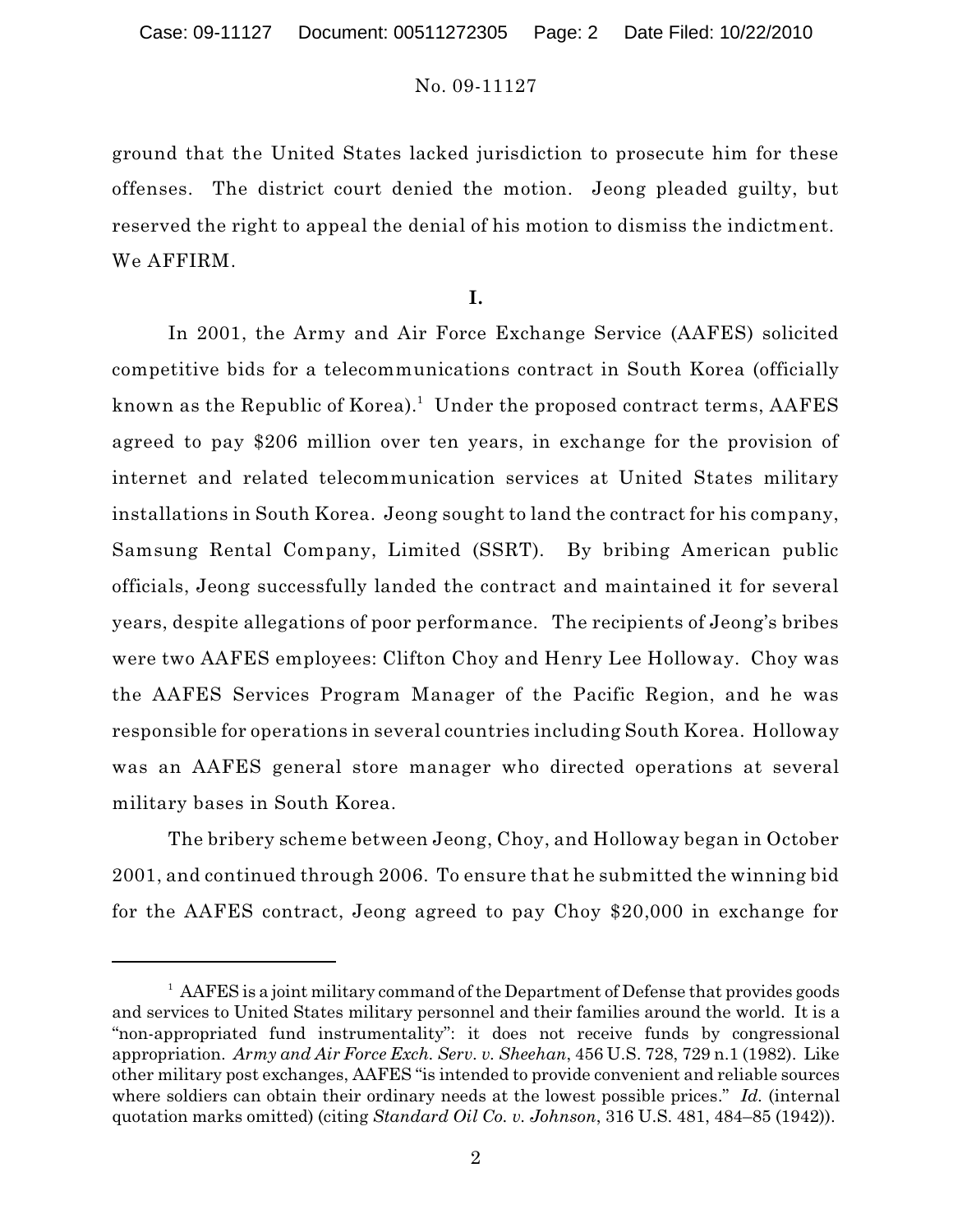confidential information about the bids SSRT's competitors had submitted. With Choy's guidance, Jeong successfully won the contract in November 2001. Over the next several years, Jeong provided Choy with approximately \$80,000 in cash and entertainment, and Choy continued to use his official position and influence to protect, maintain, and further SSRT's contractual relationship with AAFES. In 2003, amidst allegations of SSRT's poor performance, Jeong began making bribes to Holloway in exchange for Holloway's support of his company. Over the next two years, Jeong provided Holloway with approximately \$70,000 in cash, entertainment, travel expenses, and stock options. Holloway in turn used his official position and influence to maintain SSRT's contract with AAFES.

Jeong's scheme with Choy and Holloway began to unravel in 2006, when a former SSRT employee reported Jeong's unlawful conduct to a unit of the U.S. Air Force Office of Special Investigations (AFOSI) in South Korea. By mid-year, parallel investigations into the bribery scheme were underway: the Korean National Police began investigating SSRT and its employees, and AFOSI investigated Holloway. The two agencies agreed to share information. As a result of the investigations, AAFES ended the contract with SSRT in 2007. The Ministry of Justice in South Korea (Korean Ministry) eventually charged Jeong with violating a law that prohibits bribery of a foreign public official in connection with international trade. In early 2008, a Korean district court convicted Jeong and imposed a fine of 10 million South Korean won (then approximately worth \$10,500). The court also imposed a fine of 20 million won (then approximately worth \$21,000) against SSRT. The court gave Jeong credit for the 58 days of pretrial detention he had served, and ordered no further incarceration. The conviction and sentence were affirmed on appeal.

The United States continued to investigate the bribery scheme after Jeong's conviction. On September 3, 2008, it submitted to South Korea a formal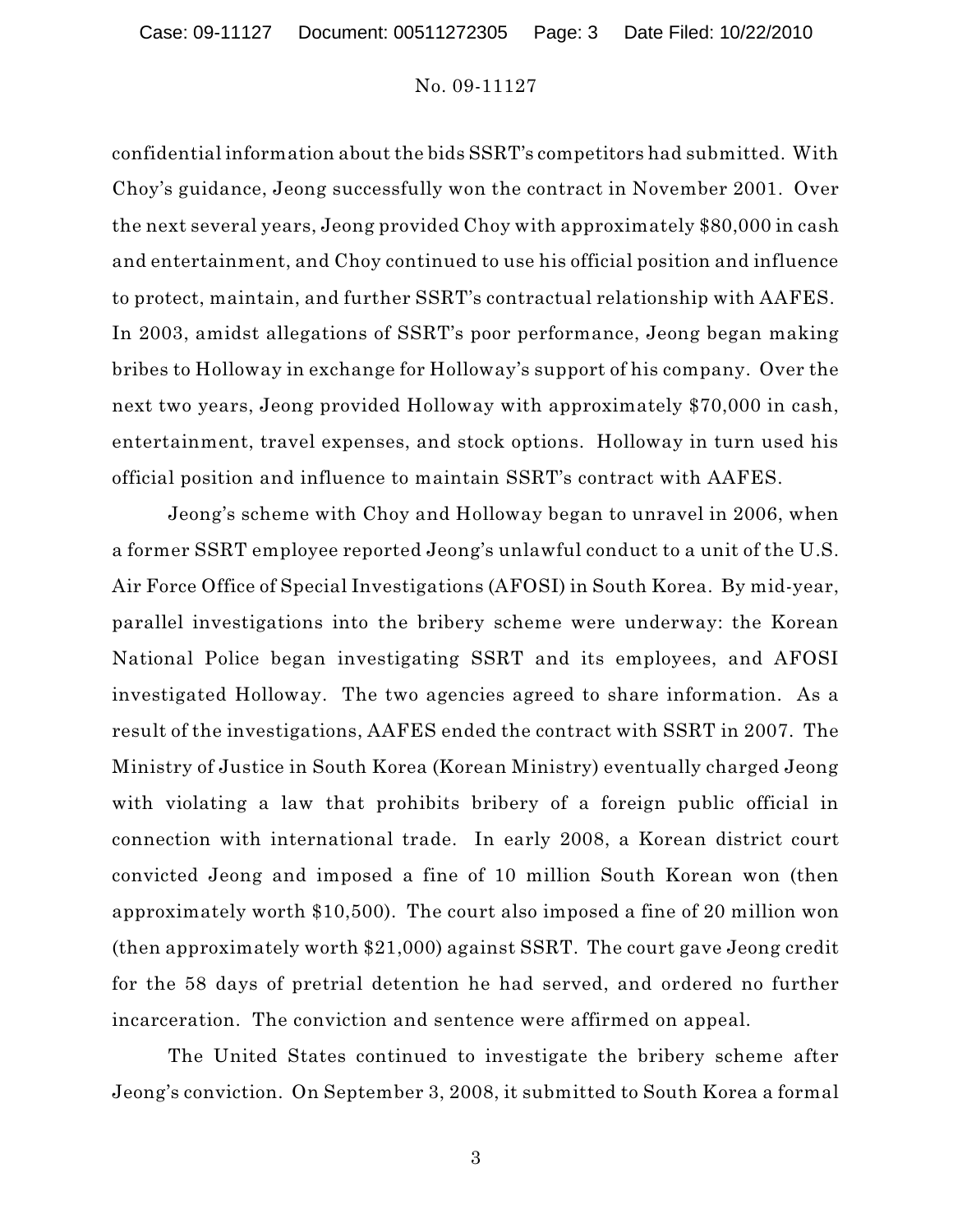request for assistance under the mutual legal assistance treaty between the two countries. $^2$  The United States sought evidentiary materials from Jeong's trial for purposes of its investigation of Choy, Holloway, and a third American, and in its request it stated: "The [G]overnment understands that Jeong was convicted earlier this year of the offense of Interference with Foreign Trade in the . . . Republic of Korea, and therefore, it is not seeking to further prosecute Jeong." In early November 2008, Jeong exchanged a series of emails with an AAFES employee that discussed the possibility of Jeong traveling to AAFES headquarters in Dallas, Texas. AAFES invited Jeong to the United States to discuss his claims that AAFES owed money to another one of his companies, Concordia.<sup>3</sup> But the United States had no intention of having such a discussion. On November 14, 2008, it obtained an arrest warrant for Jeong, and upon Jeong's arrival in Dallas four days later, he was arrested.

Jeong was initially charged with two counts of federal bribery under 18 U.S.C. § 201(b)(1). A superseding indictment in May 2009 added one count of conspiracy under 18 U.S.C. § 371, and two counts of honest services wire fraud under 18 U.S.C. §§ 1343, 1346. 4

In the district court, Jeong moved to dismiss the indictment on three grounds. First, he argued that the federal bribery statute does not have extraterritorial application. Next, he asserted that his prosecution by the United

<sup>&</sup>lt;sup>2</sup> See Treaty Between the United States of America and the Republic of Korea on Mutual Legal Assistance in Criminal Matters, U.S.-S. Kor., Nov. 23, 1993, S. TREATY DOC. NO. 104-1 (1995).

<sup>&</sup>lt;sup>3</sup> After AAFES severed ties with SSRT in 2007, AAFES transferred the contract to LG Dacom. Jeong subsequently obtained a subcontract with LG Dacom for Concordia. When AAFES discovered the Concordia subcontract, it instructed LG Dacom to terminate it. Jeong then submitted a claim to AAFES complaining of its interference with the subcontract.

<sup>&</sup>lt;sup>4</sup> Jeong stipulated below that over the course of the bribery scheme, he exchanged emails with Holloway that traveled through AAFES servers in Dallas, Texas.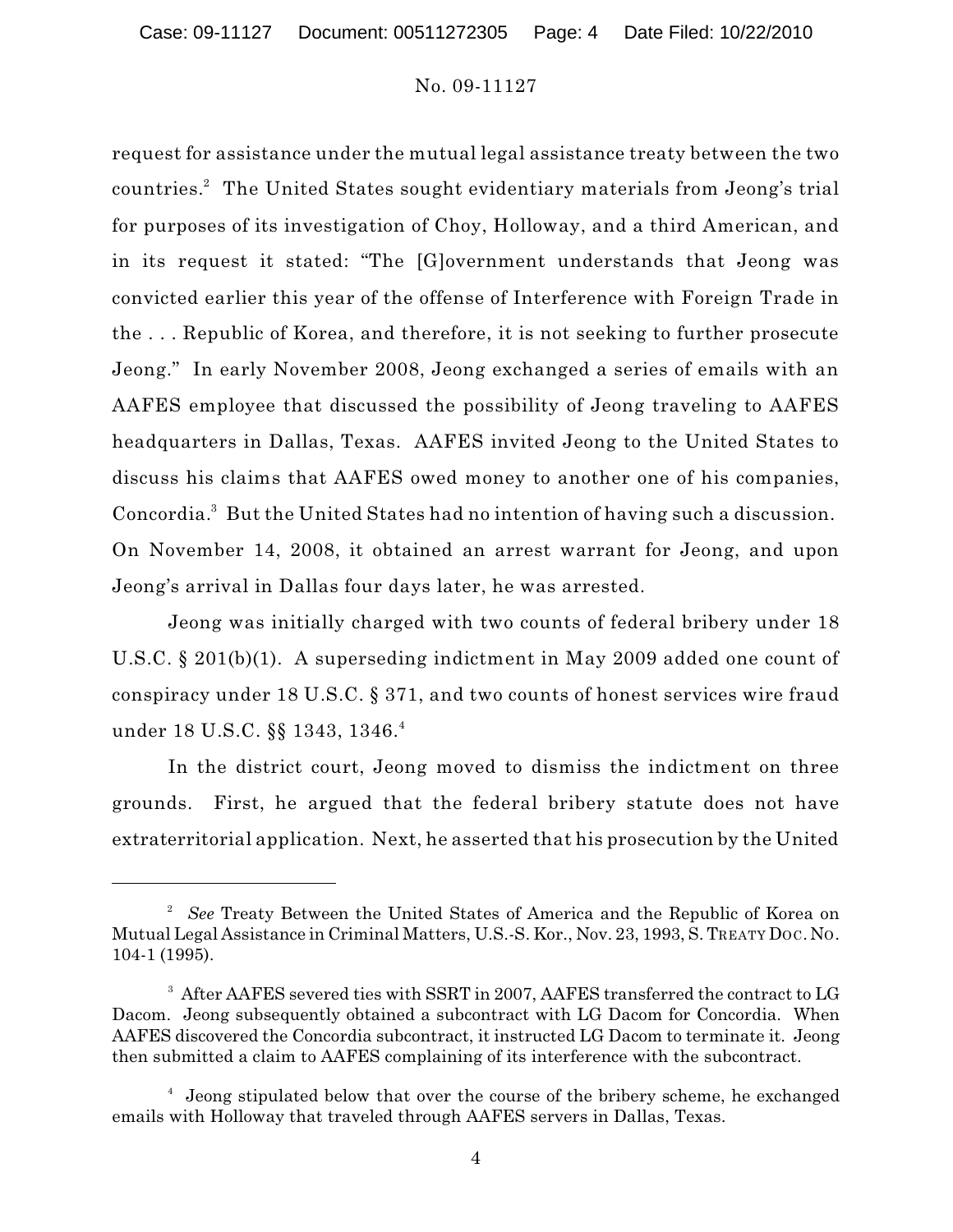States violated a multilateral treaty to which both the United States and South Korea are signatories: the Convention on Combating Bribery of Foreign Public Officials in International Business Transactions, Dec. 17, 1997, S. TREATY DOC. NO. 105-43 (1998) (hereinafter the Convention). The Convention, Jeong argued, prohibits a signatory party from prosecuting a foreign national whose alleged offenses occurred overseas. Finally, Jeong asserted that Article 4.3 of the Convention prohibits multiple prosecutions of the same individual for the same offense. Because the United States had waived jurisdiction, Jeong contended, South Korea exclusively had jurisdiction to prosecute him, and the present indictment thus violated the treaty.

The Korean Ministry submitted a letter to the district court, styled as an amicus brief, in support of Jeong's motion to dismiss. The Ministry argued that because the United States had not previously asserted jurisdiction to prosecute Jeong, the United States had effectively waived that right. As further evidence of waiver, the Ministry pointed to the statement in the United States' request for mutual legal assistance that stated it was not seeking to prosecute Jeong. The Ministry also argued, agreeing with Jeong's motion, that the current prosecution violated Article 4.3 of the Convention. Attached to its letter were copies of four letters the Ministry had submitted to the U.S. Department of Justice, each of which expressed concern over Jeong's arrest.

After a hearing in May 2009, the district court denied Jeong's motion to dismiss. The court concluded that the federal bribery laws have extraterritorial application, and that the Convention was neither self-executing nor a bar to multiple prosecutions. Jeong then pleaded guilty to all five counts in the superseding indictment, but reserved his right to appeal the denial of his motion. At Jeong's sentencing hearing in November 2009, the district court imposed concurrent sentences of sixty months on all five counts, and a \$50,000 fine.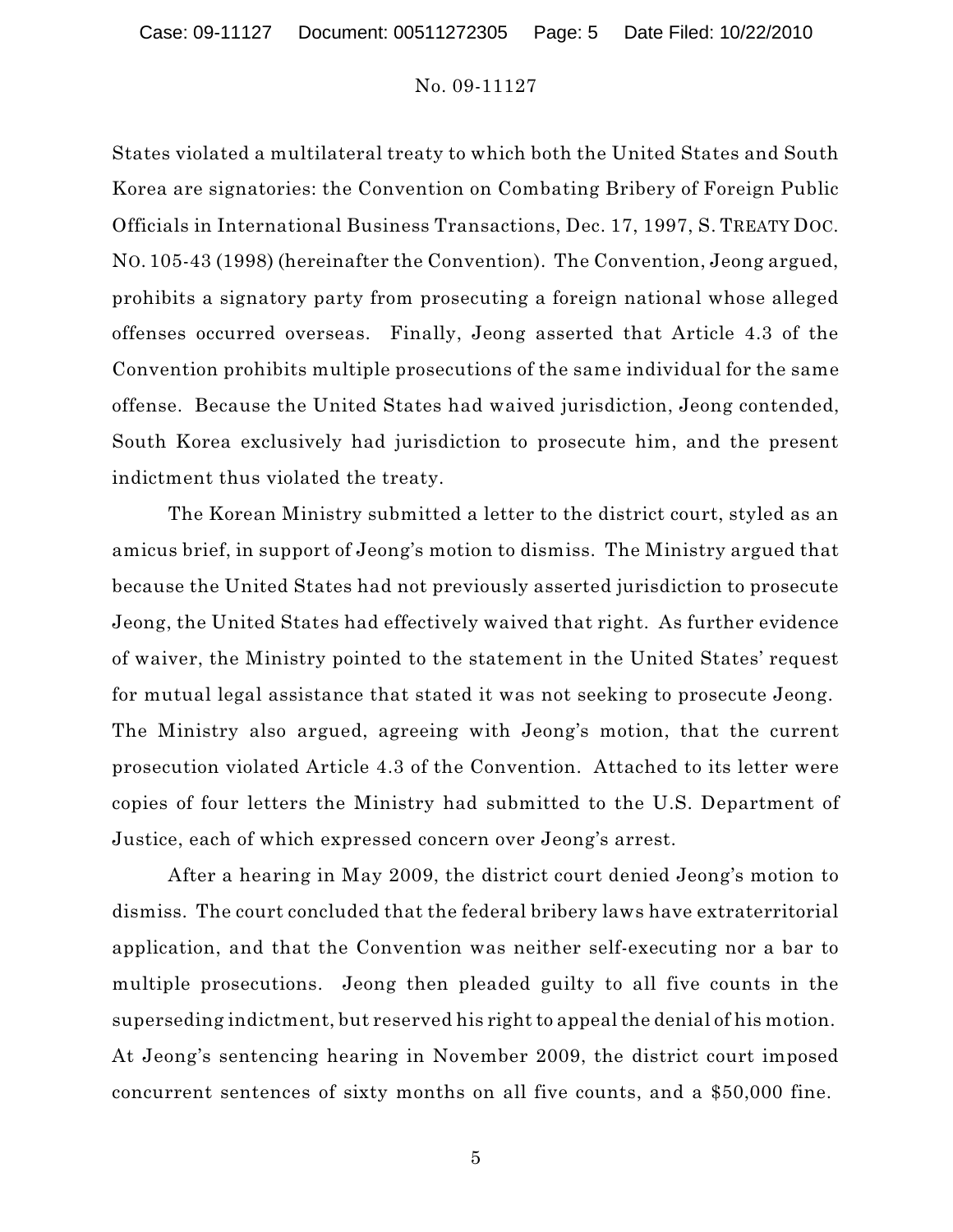Jeong timely appealed the denial of his motion to dismiss the indictment.

On appeal, Jeong makes two arguments. First, he again contends that his prosecution in the United States violates Article 4.3 of the Convention. Second, and in the alternative, he asserts that the United States expressly and impliedly waived its jurisdiction to prosecute him, and that therefore his indictment is invalid. Jeong presents his waiver argument as separate and distinct from his treaty-violation claim, although in the district court he combined them. Jeong's two discrete arguments are echoed in the Korean Ministry's amicus brief in support of Jeong, which asserts that the United States "deferred jurisdiction [over Jeong] to the Korean government," and that, in any event, the indictment violates Article 4.3 of the Convention.

#### **II.**

#### **A.**

We review Jeong's treaty claim *de novo*. *See United States v. Jimenez-Nava*, 243 F.3d 192, 195 (5th Cir. 2001). The Convention, adopted by the Organization for Economic Cooperation and Development, was ratified and implemented in the United States in 1998. $^5\,$  Article 4 of the Convention, titled "Jurisdiction," contains four provisions. The third provision states:

> When more than one Party has jurisdiction over an alleged offence described in this Convention, the Parties involved shall, at the request of one of them, consult with a view to determining the most appropriate jurisdiction for prosecution.

<sup>&</sup>lt;sup>5</sup> The Convention criminalizes bribery of foreign public officials in international business transactions. Its implementation in the United States amended the Foreign Corrupt Practices Act, 15 U.S.C. § 78dd-1 *et seq*. *United States v. Kay*, 359 F.3d 738, 753–54 (5th Cir. 2004).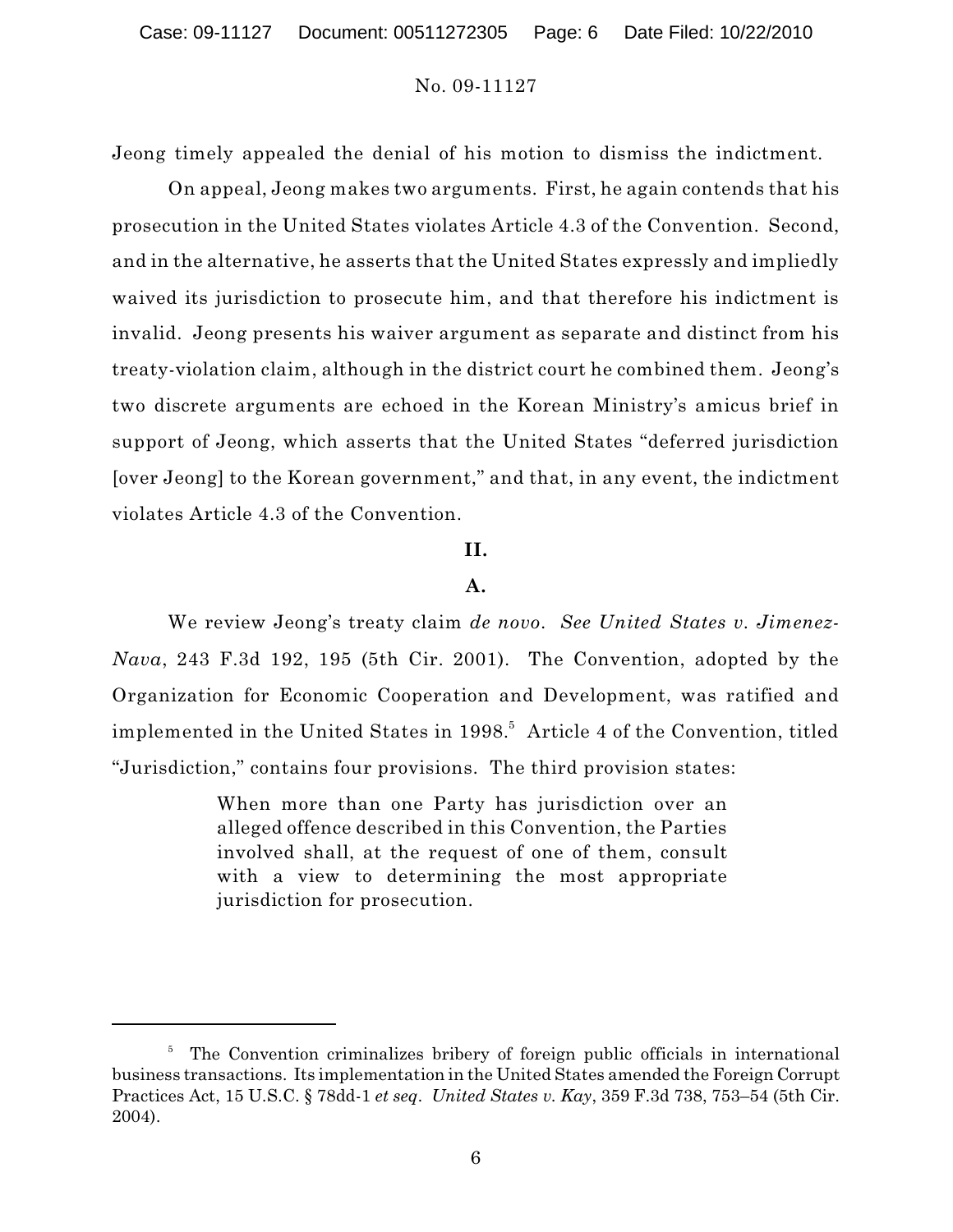The Convention, art. 4.3.<sup>6</sup> Jeong asserts that this language establishes a *non bis in idem* provision, meaning that it forbids more than one trial for the same offense. *See* BLACK'S LAW DICTIONARY 1150 (9th ed. 2009) ("*non bis in idem*" means "not twice for the same thing," and usually refers to the bar against double jeopardy). In his view, the provision's plain meaning is that countries with concurrent jurisdiction must always consult to determine the one appropriate jurisdiction to prosecute an offense—and once that determination is made, any subsequent prosecutions for the offense are prohibited. We disagree; Article 4.3 is not a bar to multiple prosecutions. Because we reject Jeong's reading of that treaty provision, we need not address whether Article 4.3 is judicially enforceable.

We apply the traditional canons of interpretation to Article 4.3. "The interpretation of a treaty, like the interpretation of a statute, begins with its text." *Medellín v. Texas*, 552 U.S. 491, 506 (2008). We must interpret the text "in good faith in accordance with the ordinary meaning to be given to the terms

The Convention, art. 4.1, 4.2, and 4.4.

 $6\degree$  The other three provisions in Article 4 provide that:

<sup>1.</sup> Each Party shall take such measures as may be necessary to establish its jurisdiction over the bribery of a foreign public official when the offence is committed in whole or in part in its territory.

<sup>2.</sup> Each Party which has jurisdiction to prosecute its nationals for offences committed abroad shall take such measures as may be necessary to establish its jurisdiction to do so in respect of the bribery of a foreign public official, according to the same principles.

<sup>4.</sup> Each Party shall review whether its current basis for jurisdiction is effective in the fight against the bribery of foreign public officials and, if it is not, shall take remedial steps.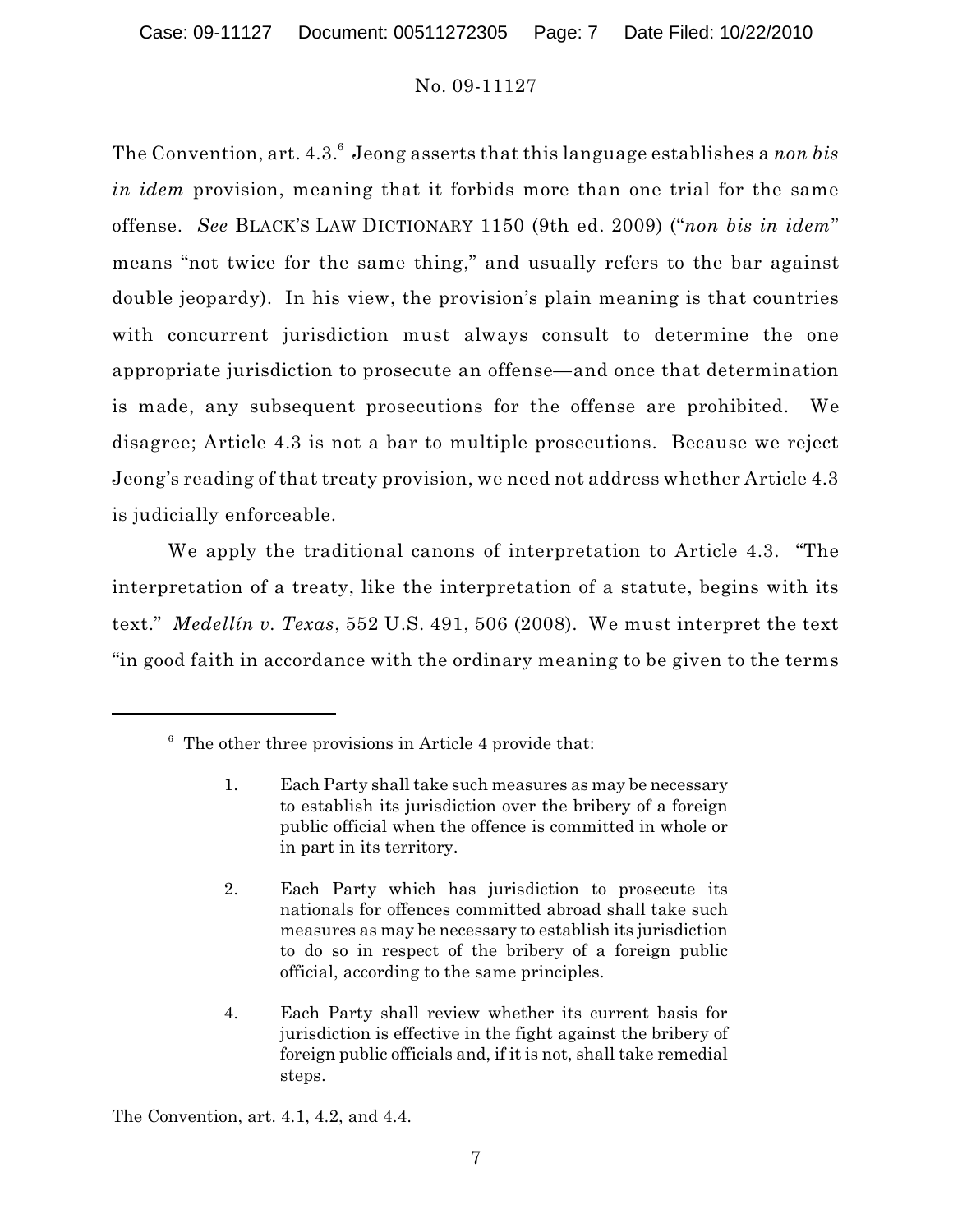of the treaty in their context and in light of its object and purpose." *Kreimerman v. Casa Veerkamp, S.A. de C.V.*, 22 F.3d 634, 638 (5th Cir. 1994). Only if the language of a treaty, when read in the context of its structure and purpose, is ambiguous may we "resort to extraneous information like the history of the treaty, the content of negotiations concerning the treaty, and the practical construction adopted by the contracting parties." *Id.* (citing *Eastern Airlines, Inc. v. Floyd*, 499 U.S. 530, 535 (1991)). Finally, we may not "alter, amend, or add to any treaty, by inserting any clause, whether small or great, important or trivial," for to do so "would be . . . an usurpation of power, and not an exercise of judicial function." *Id.* (quoting *Chan v. Korean Air Lines, Ltd.*, 490 U.S. 122, 135 (1989)).

Applying these canons, we conclude that the plain language of Article 4.3 does not prohibit two signatory countries from prosecuting the same offense. Rather, the provision merely establishes when two signatories must consult on jurisdiction. Article 4.3 states that two signatories with concurrent jurisdiction over a relevant offense must, "at the request of one of them," consult on jurisdiction. The phrase "at the request of one of them" is a dependent clause that conditions the consultation requirement on the existence of a request. Where no such request is made, then, the ordinary reading of Article 4.3 is that consultation is not required. Jeong is therefore incorrect that the provision requires consultation in every instance of concurrent jurisdiction. In the case at hand, the record shows that neither the United States nor South Korea requested consultation on their concurrent jurisdiction to prosecute Jeong. That they did not consult on jurisdiction, therefore, does not violate Article 4.3.

Even if the United States and South Korea had been required to consult on jurisdiction, however, it would not follow that only one of the two nations could prosecute Jeong. Article 4.3 requires that consultation be made "with a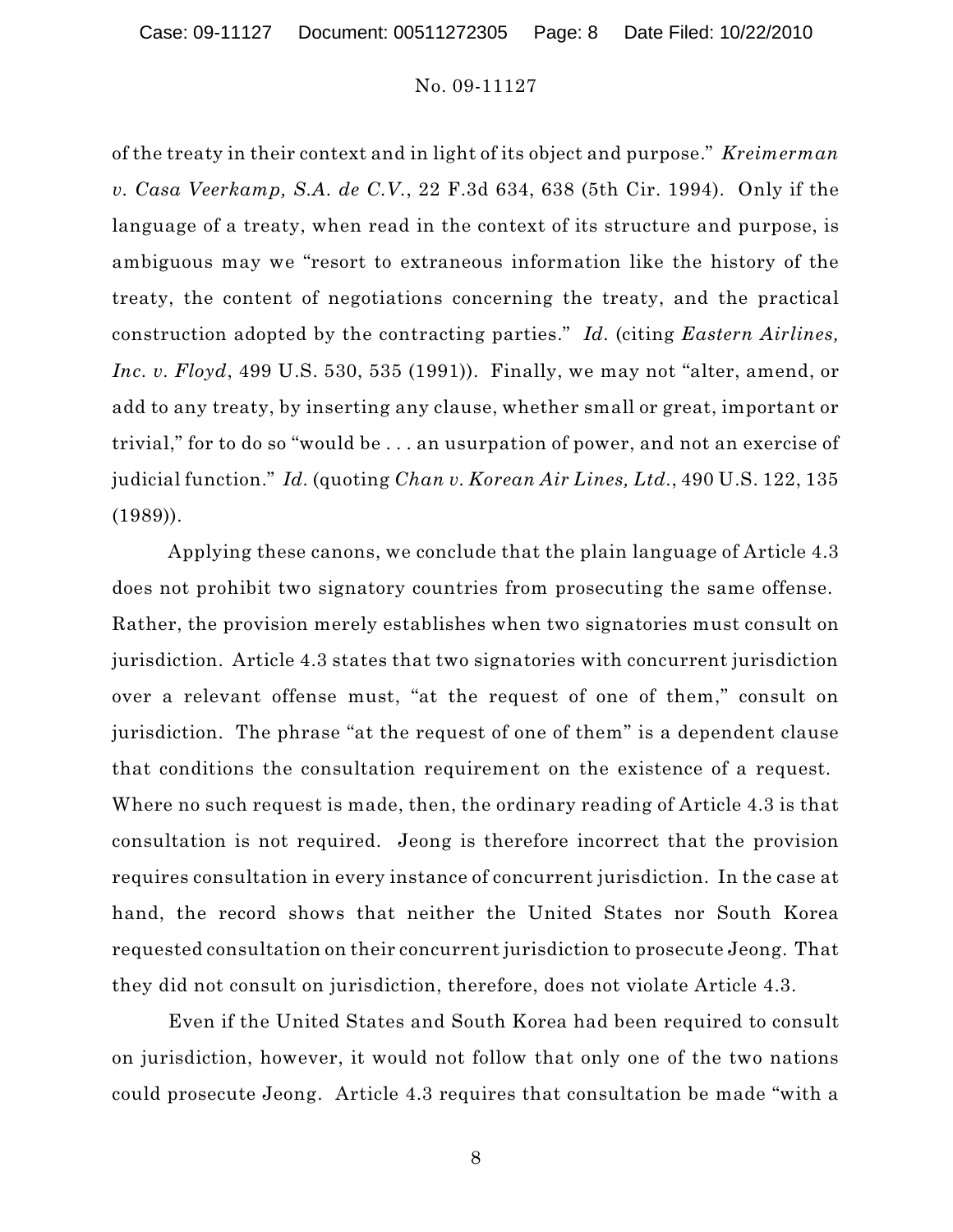view to determining the most appropriate jurisdiction for prosecution." Jeong argues that because the provision uses the singular, not plural, form of "jurisdiction," prosecution of an offense may be had in only one jurisdiction. But this reading impermissibly engrafts additional requirements on the clause, and we may not "alter, amend, or add to" the plain language of a treaty. *Kreimerman*, 22 F.3d at 638. The plain language of the clause provides that where consultation is required, the parties need only consult *"with a view* to determin[e]" the jurisdictional question—they need not actually answer it. And, most significantly, the provision requires nothing more than consultation upon request; it does not require any additional actions of the party countries.

#### **B.**

Jeong argues in the alternative that the United States "waived its jurisdiction" to prosecute him. He asserts that the United States impliedly waived jurisdiction when it helped South Korea investigate Jeong's role in the bribery scheme, and expressly waived jurisdiction when, in its request for mutual legal assistance, it stated that it was "not seeking to further prosecute Jeong." Implicit in Jeong's argument is a presumption that although the United States and South Korea both had the right to prosecute him for his offenses, only one of the two countries was permitted to exercise that right. Operating under this presumption, Jeong argues that the United States impliedly and expressly ceded its right of prosecution to South Korea.

In an omission fatal to his argument, however, Jeong fails to identify any source of domestic or international law that permits such a presumption. At the outset, we note that it is doubtful whether Jeong has recourse in domestic law. For instance, we have held that the Double Jeopardy Clause of the Fifth Amendment "only bars successive prosecutions by the same sovereign." *United States v. Villanueva*, 408 F.3d 193, 201 (5th Cir. 2005); *see also United States v.*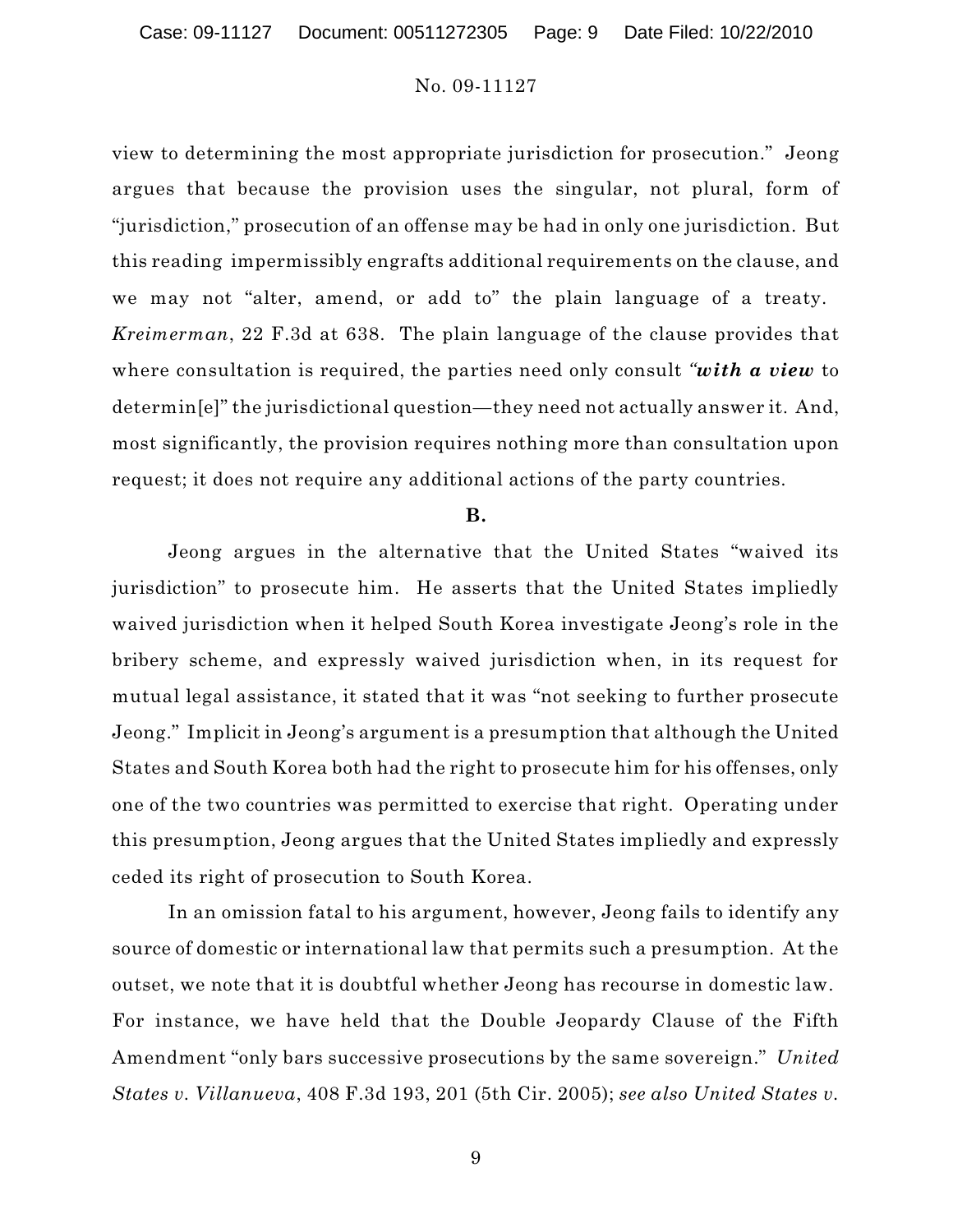*Martin*, 574 F.2d 1359, 1360 (5th Cir. 1978) ("The Constitution of the United States has not adopted the doctrine of international double jeopardy.") (citing *Bartkus v. Illinois*, 359 U.S. 121, 128 n.9 (1959)). Double jeopardy thus does not attach when separate sovereigns prosecute the same offense, as here.

In addition, Jeong has not pointed us to any applicable international law that limits the United States' jurisdiction over the offenses in this case—nor have we found any in our own research. There are three accepted sources of international law in the United States: customary international law, international agreement, and "general principles common to the major legal systems of the world." RESTATEMENT (THIRD) OF FOREIGN RELATIONSLAW OF THE UNITED STATES § 102(1) (1987) (hereinafter RESTATEMENT). *See also Sosa v. Alvarez-Machain*, 542 U.S. 692, 733–34 (2004) (under the long-recognized sources of international law, "[w]here there is no treaty, and no controlling executive or legislative act or judicial decision, resort must be had to the customs and usages of civilized nations"). The "exercise of jurisdiction by courts of one state that affects interests of other states is now generally considered as coming within the domain of customary international law and international agreement." RESTATEMENT ch. 2, intro. note. Jeong, however, has not cited any relevant international agreement or custom applicable here. Because Jeong has not identified—nor does the record show—a legal agreement between the United States and South Korea that would permit a conclusion of jurisdictional waiver in this case, we simply lack a basis in which to evaluate Jeong's waiver claims. For the same reason, the cases Jeong cites in support of his argument are inapt: those cases assess waiver in the context of treaty agreements that define jurisdiction.<sup>7</sup> We must therefore conclude that Jeong's waiver claim fails.

Jeong relies most, for instance, on *Wilson v. Girard*, 354 U.S. 524 (1957). In *Wilson*, 7 Japan and the United States entered into an agreement under the terms of a bilateral treaty.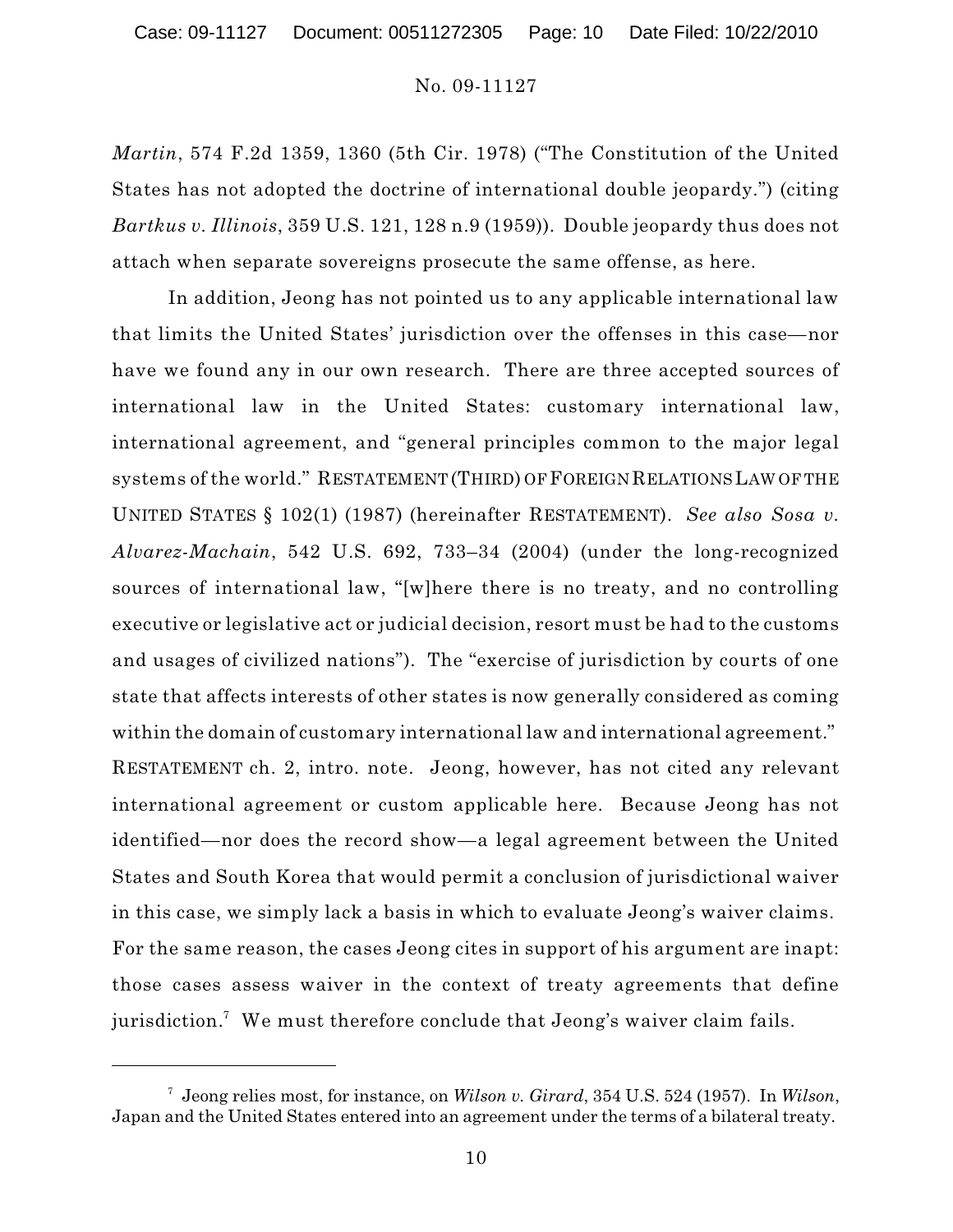#### **III.**

Jeong's arguments on appeal, in essence, challenge the propriety of his prosecution by the United States. In this context, we reiterate that "the decision to prosecute is particularly ill-suited to judicial review," and that for this reason, the United States Government "retains broad discretion as to whom to prosecute." *Wayte v. United States*, 470 U.S. 598, 607 (1985) (internal quotation marks omitted). The Attorney General and U.S. Attorneys "have this latitude because they are designated by statute as the President's delegates to help him discharge his constitutional responsibility to 'take Care that the Laws be faithfully executed.'" *United States v. Armstrong*, 517 U.S. 456, 464 (1996) (quoting U.S. CONST. art. II, § 3). Factors such as "the strength of the case, the prosecution's general deterrence value, the Government's enforcement priorities, and the case's relationship to the Government's overall enforcement plan are not readily susceptible to the kind of analysis the courts are competent to undertake." *Wayte*, 470 U.S. at 607. Similarly, we are ill-equipped to consider how the prosecution of a foreign national might, if at all, impact diplomatic relations between two countries. In this case, the Executive Branch chose to prosecute Jeong in the United States, and we may evaluate only the specific

Under the agreement, the United States retained jurisdiction to prosecute Americans in the military for offenses committed in Japan. *Wilson*, 354 U.S. at 527. The agreement also provided that where the United States and Japan had concurrent jurisdiction, the United States would retain the primary right to exercise jurisdiction in certain specified circumstances. Japan would have the primary right in all other cases, and either country could waive jurisdiction, thereby ceding control to the other. *Id.* at 527–28. In Girard's case, both Japan and the United States claimed primary jurisdiction over his offenses, and this dispute produced an impasse between the two countries. Id. A joint committee of representatives from both countries concluded that the United States "had decided not to exercise, but to waive, whatever jurisdiction it might have in the case." *Id.* at 529. The Supreme Court, finding "no constitutional or statutory barrier" to the waiver provision, upheld the joint committee's finding. *Id.* at 530.